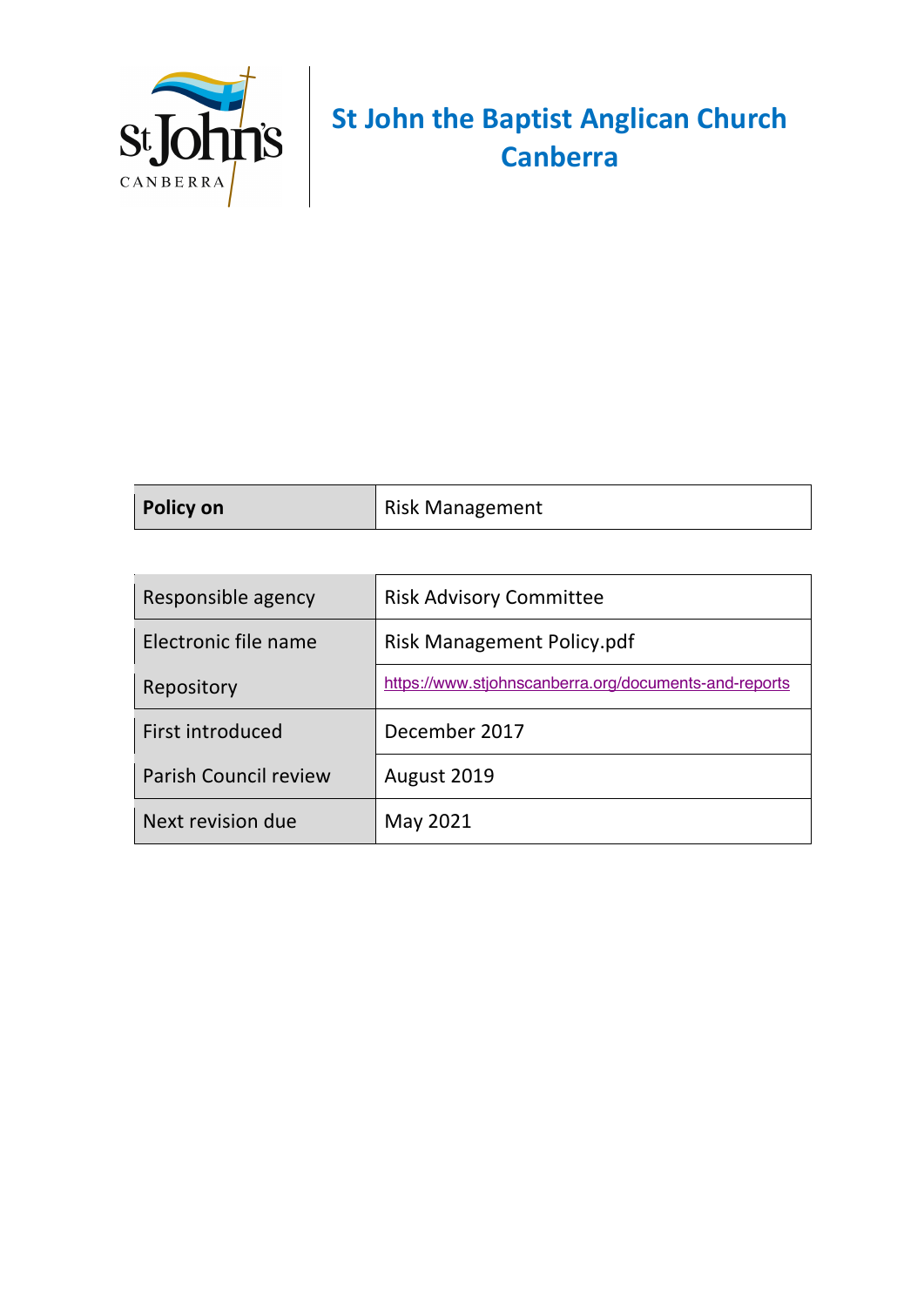### **LEGISLATION AND STANDARDS**

This policy is bound by The Master Policy of the Parish (www.stjohnscanberra.org Parish Council Login) which recognises the Five Marks of Mission of the Anglican Communion and the *Governance of the Diocese Ordinance* as the foundations on which our actions are based.

Definitions:

- *Risk* is the possibility of events or activities impeding the achievement of the objectives or any undertaking of the Parish.
- *Source of risk* is any situation or state of repair of any building or structure, or any threat to or weakness in a process or activity that might impede or inhibit the achievement of the objectives of our mission.
- *Risk Management Process* is the systematic application of management policies, procedures and practices to the tasks of identifying, analysing, evaluating, treating, minimising and monitoring risk.

Standards:

AS/NZ ISO 31000:2018 Risk Management Guidelines Diocesan Risk Management Policy (January 2019)

### **PRINCIPLES**

Under the Australian Tax Office and Fair Work Australia guidelines St John's is categorised as a 'small business' requiring us to satisfy a range of obligations and compliance. Our Australian Business Number (ABN) is 588 5905 7978 and we are included in the Charity Register of the Australian Charities and Not-for-profits Commission (ACNC).

The following principles are applied by Parish Council when managing risks to the Parish Mission:

- maintain alignment with Diocesan policies as available
- focus, within our resources, on actions that are achievable to reduce the likelihood of negative consequences and maximise beneficial consequences
- modify risks to take account of changing circumstances and feedback
- ensure all have a strong focus on risk

An understanding of our risks will assist the Parish Council, in its governance role, to rank them in priority order.

The Policy applies to all people associated with the parish, including volunteers, employees, clergy, contractors, visitors and those to whom we provide support in any way.

The purpose of this policy is to:

- minimise risk within all areas of the parish
- incorporate risk management into St John's parish governance systems and management processes
- ensure that significant risks within the parish are identified and appropriate strategies are put in place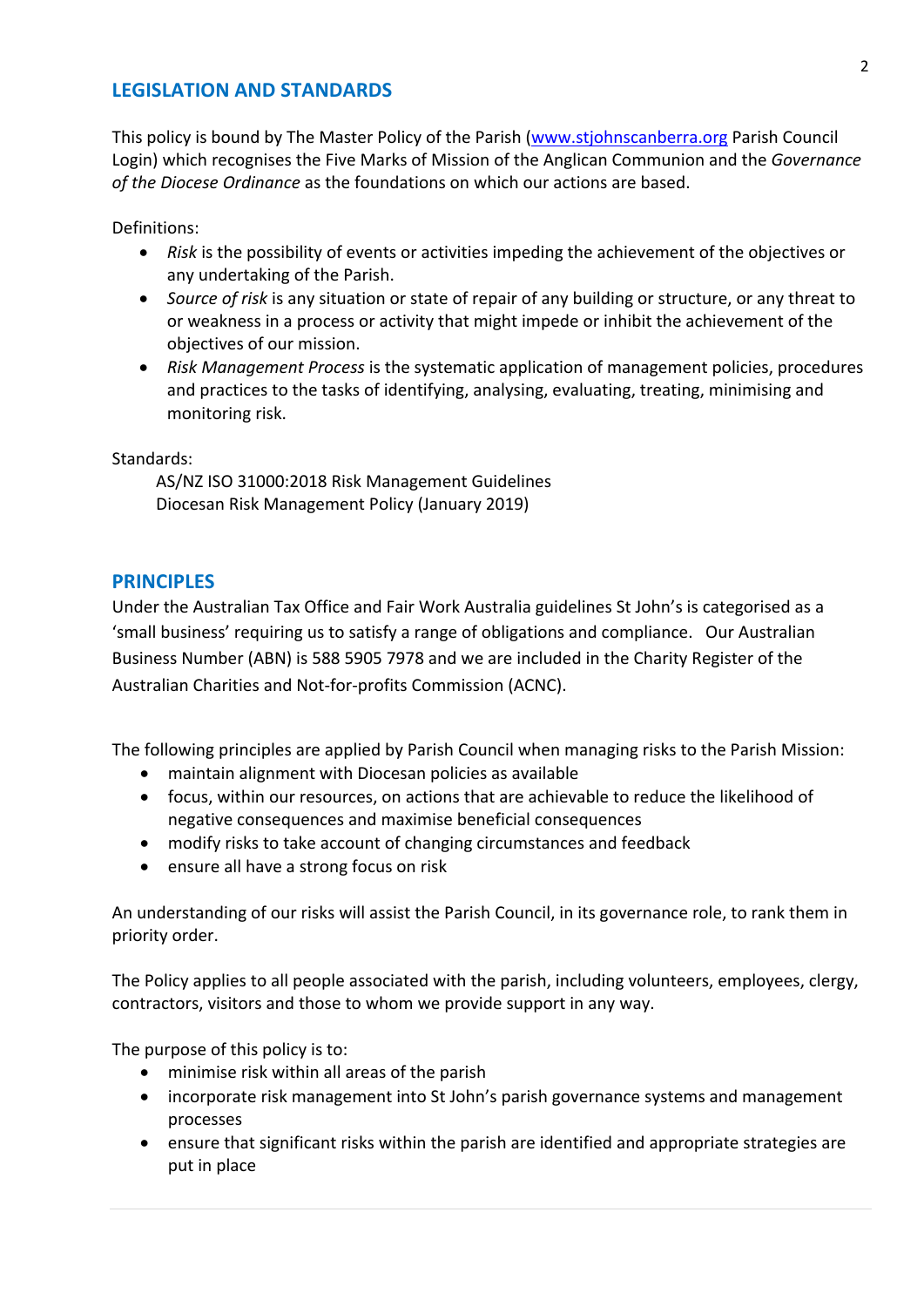### **PROCEDURES**

### **Risk Management Process**

- i) applies to all activities: indoors, outdoors, projects, programs, age groups, administration, assets and equipment, publicity, fundraising, and financial management among others whether undertaken by paid or volunteers.
- ii) includes:
	- a. Understanding the context in which the risk assessment is being carried out (what are we trying to accomplish? (What are the areas of concern?)
	- b. Identifying potential risks and outcomes (What could happen and what would be the result if it did happen?)
	- c. Identifying and valuing the controls in place which have a mitigating effect on the risk (What's in place now that reduces either the likelihood of the risk occurring or the consequence if the risk does occur?)
	- d. Analysing the risk in terms of its consequence and acceptability.
	- e. Developing and implementing strategy and an action plan to reduce the unacceptable risks. (What action can we take)
	- f. Appropriately monitoring, reporting and publicising the overall effectiveness

This standardised approach accords with the AS/NZ ISO 31000:2018 Risk Management Guidelines. The Attachment provides a framework its implementation across the Parish.

### **Risk Prioritising**

Risks will be prioritised. Risks which could result in personal injury or fatality will be given the highest priority.

### **Stewardship of Risks**

Each risk will have a designated Risk Steward who is responsible for its monitoring and reporting. Extreme level risks are to be reported to the Parish Council. High level risks are to be reported to the Rector while medium level risks are to be managed by Directors / Chairs of each of the parish organisations and those individuals who work alone. In all cases, should Risk Stewards be unable to manage their risks Parish Council is to be advised, immediately.

### **Control Framework Owners**

Effective management of risk requires disciplined management of current controls (those processes and practices currently in place to manage / mitigate a risk). A number of similar controls can be grouped under a Control Framework as noted in the standardised approach. Control Framework Owners are to report the effectiveness of their controls to the Parish Council (through the Risk Advisory Committee) annually or earlier should controls lose their effectiveness.

### **Responsibilities**

Responsibilities for the governance of this policy include:

*Parish Council* is to develop and implement the risk management policy and procedures and has responsibility for deciding what risks the Parish will accept and treat, including setting priorities and allocating resources (see attachment, parts B, C and H).

*The Rector* oversees the management of any assigned parish wide risks in accordance with the standardised risk management approach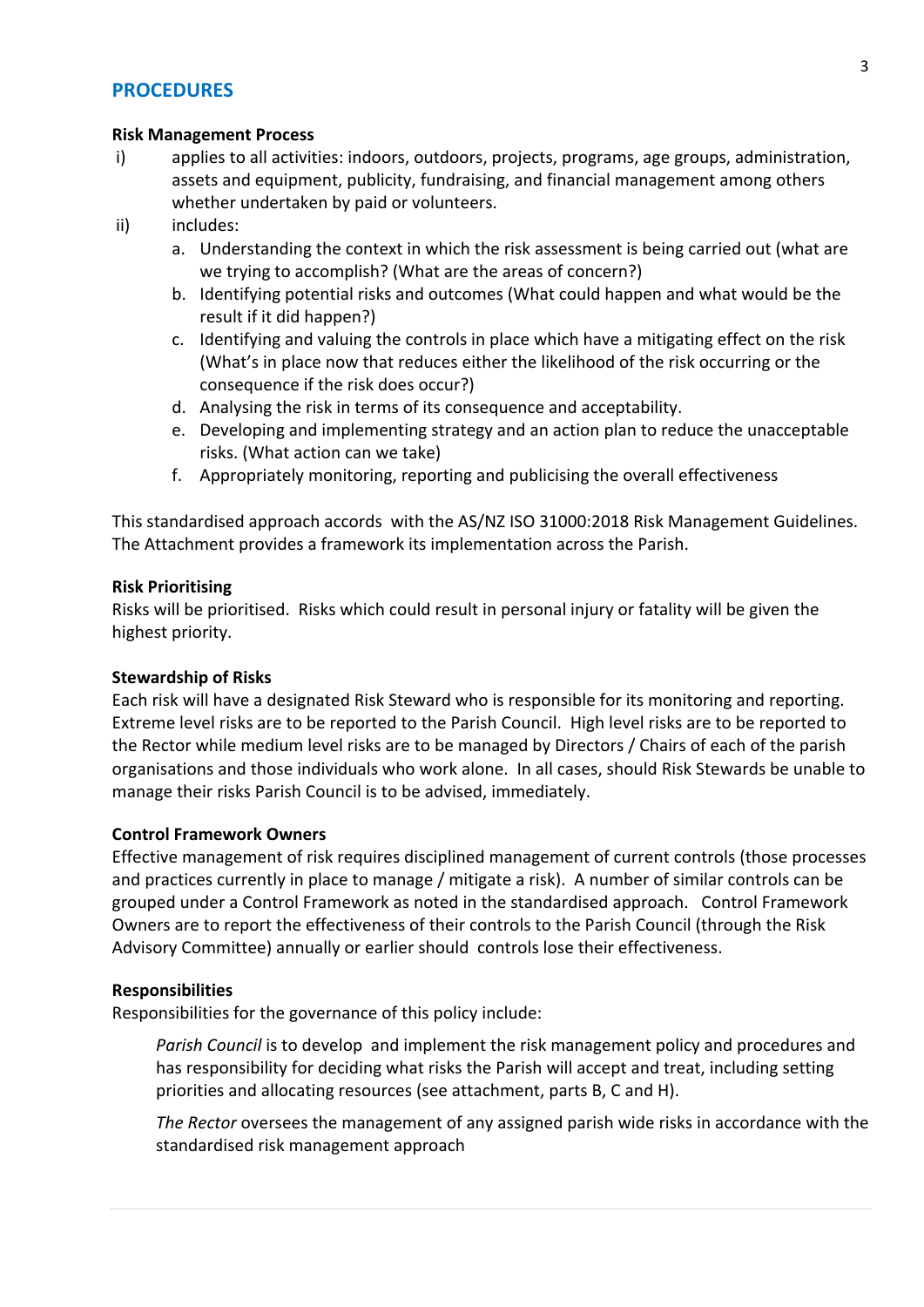*Risk Advisory Committee* monitors the effectiveness of the risk management process across the parish in accordance with its charter

*Risk Stewards* ensure that this policy is implemented in their area of responsibility.

*Control Framework Owners* asssure the effectiveness of the controls

*Parishioners* are encouraged to identify risks to their parish activities and to communicate, collaborate and consult with their peers. They are invited to contribute to the risk monitoring across the precinct.

### **Monitoring and Review**

Parish Council will:

- schedule an annual evaluation of the parish performance
- ensure there is appropriate and adequate training to promote and support this risk management policy across the parish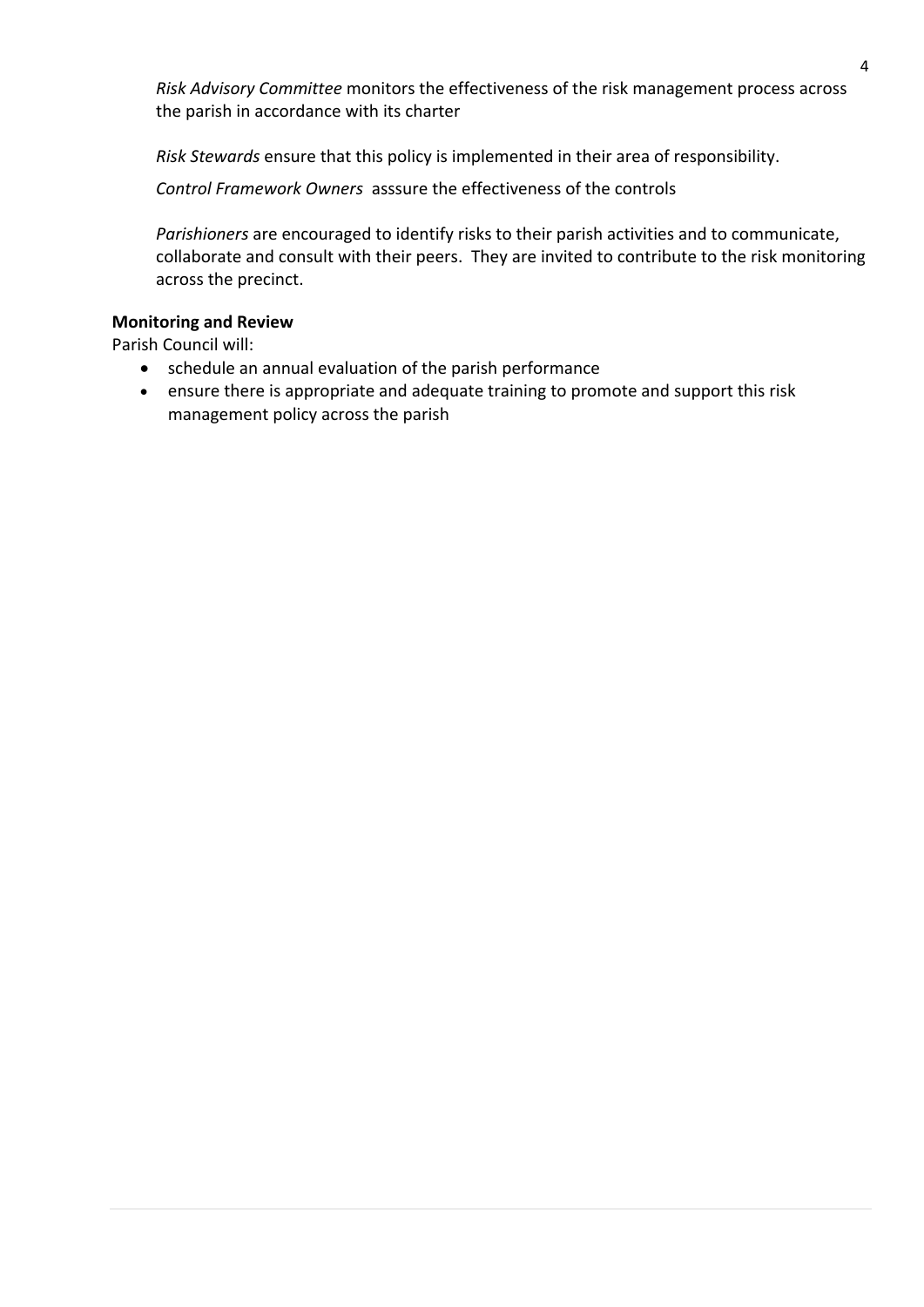## **Parish procedures for the management of risk**

This is a standardised approach for risk management across the Parish in accordance with the Parish Risk Management Policy.

The standardised approach comprises:

- A. Parish Risk Matrix
- B. Likelihood definitions
- C. Parish Consequence definitions
- D. Parish-wide Risks
- E. Control Framework and Owners
- F. Control Framework Effectiveness Definitions
- G. Terms of Reference for the Parish Risk Advisory Committee (to be validated)
- H. Parish Risk Management Reporting Procedures

### **A Parish Risk Matrix**

|                | <b>Minor</b>  | <b>Major</b>  | <b>Critical</b> | Catastrophic   |
|----------------|---------------|---------------|-----------------|----------------|
| Almost certain | <b>Medium</b> | High          | <b>Extreme</b>  | <b>Extreme</b> |
| Likely         | <b>Medium</b> | High          | <b>Extreme</b>  | <b>Extreme</b> |
| Possible       | <b>Medium</b> | High          | <b>High</b>     | <b>Extreme</b> |
| Unlikely       | <b>Medium</b> | <b>Medium</b> | High            | <b>Extreme</b> |

### **B Indicative 'Likelihood' definitions**

| Likelihood     | <b>Suggested Draft and Indicative likelihood bands</b> |
|----------------|--------------------------------------------------------|
| Almost certain | Expected to occur annually                             |
| Likely         | Expected to occur within three years                   |
| Possible       | Expected to occur within ten years                     |
| Unlikely       | Expected to occur every fifty years                    |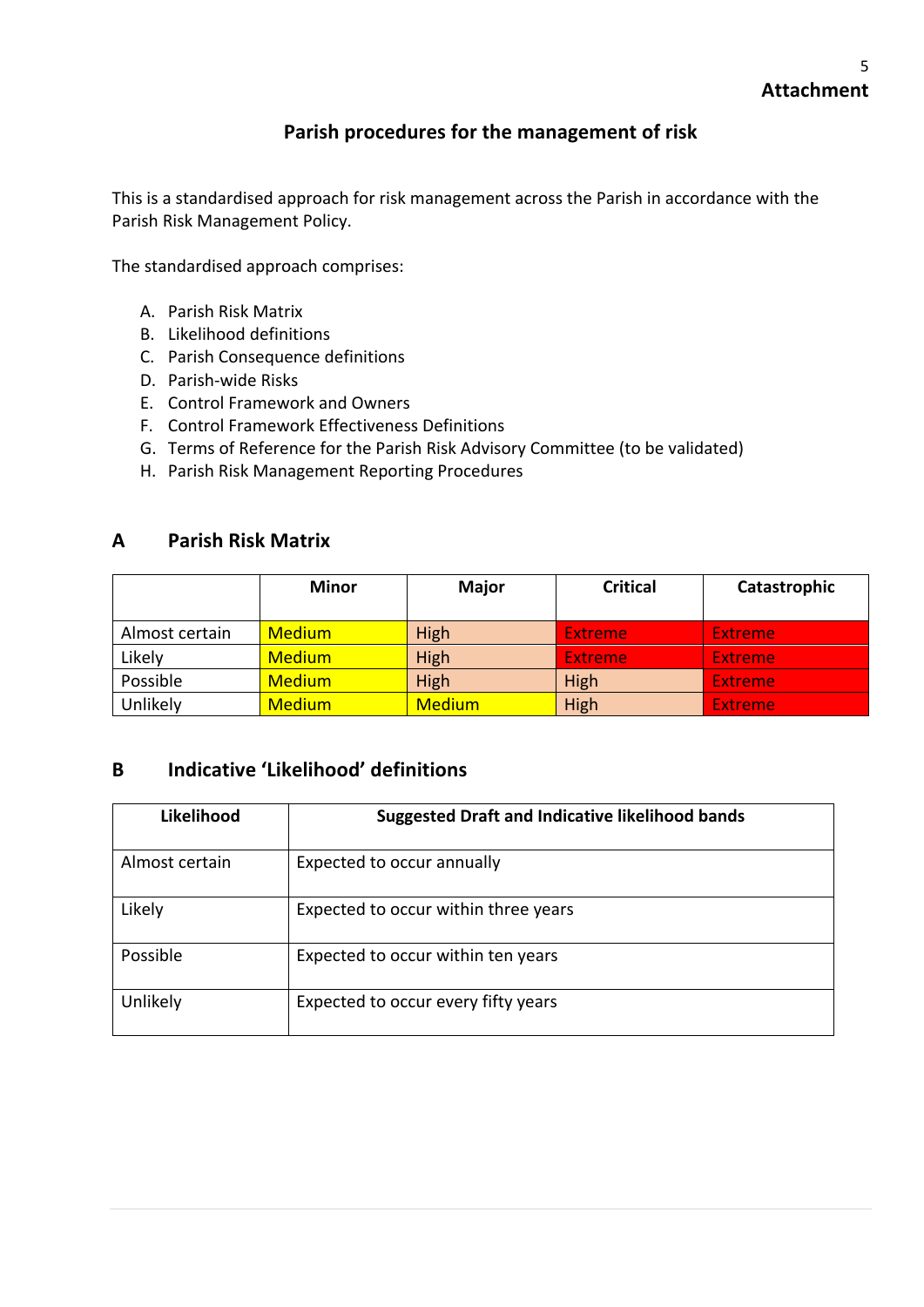## **C Parish consequence chart**

|              | <b>WHS</b>                                           | Worship                                 | Outreach                                                                         | Children &<br>Youth                                                                                       | <b>Pastoral Care</b>                                                                                                                | <b>SJC</b>                                                                                                                                 | Heritage &<br>Environmental                                                                   | Reputation                                         | <b>Cash Flow</b> |
|--------------|------------------------------------------------------|-----------------------------------------|----------------------------------------------------------------------------------|-----------------------------------------------------------------------------------------------------------|-------------------------------------------------------------------------------------------------------------------------------------|--------------------------------------------------------------------------------------------------------------------------------------------|-----------------------------------------------------------------------------------------------|----------------------------------------------------|------------------|
| Catastrophic | Unforeseen<br>fatality                               | Schism /<br>congregation<br>fighting    | No culture<br>wanting the<br>church to grow<br>(Church is seen<br>as irrelevant) | Lack of trust $-$<br>Families and<br>Leaders leave<br>the church $-$<br>lose critical<br>mass             | Loss of<br>reputation,<br>litigation and<br>loss of<br>confidence<br>resulting in loss<br>of parishioners                           | • Building burns<br>down<br>• Long term loss<br>of donations                                                                               | Loss of building                                                                              | Parishioners<br>walk away                          | $>=$ \$250,000   |
| Critical     | Hospitalisation                                      | Loss of<br>community                    | SJ is perceived<br>as non-caring<br>(Reputational<br>damage)                     | Cannot sustain<br>$-$ lack of<br>leadership<br>(Unable to<br>operate<br>throughout the<br>4 school terms) | Parishioners'/<br>families<br>discontent that<br>SJ does not care<br>for its people<br>resulting in<br>some loss of<br>parishioners | • Assault on<br>volunteers/<br>staff and or<br>clients<br>• Volunteers not<br>available for 5<br>days<br>• Allegation of<br>sexual assault | Services / core<br>business<br>interrupterd for<br>up to six months                           | Loss of<br>confidence in<br>the leadership<br>team | >=\$200,000      |
| Major        | Medical /<br>counselling<br>intervention<br>required | No outward<br>focus / self-<br>absorbed | People not<br>taking<br>ownership of<br>growing the<br>church                    | No volunteers<br>to assist<br>(Unable to<br>operate for a<br>month                                        | SJ is a divided<br>community                                                                                                        | Poor quality<br>service eg<br>food poisoning of<br>client                                                                                  | Services / core<br>business<br>interrupterd for<br>up to three<br>months                      | Negative<br>media focus<br>for a month             | $>=$ \$100,000   |
| Minor        | Trips and falls                                      | Congregational<br>discontent            | Community not<br>aware of our<br>presence                                        | Complaints -                                                                                              | Internal<br>complaint                                                                                                               | Some services not<br>available for a day                                                                                                   | Minor damage<br>resulting in<br>some facilities<br>not being<br>available for a<br>short time | Negative<br>media focus<br>for a couple<br>of days | $>=$ \$50,000    |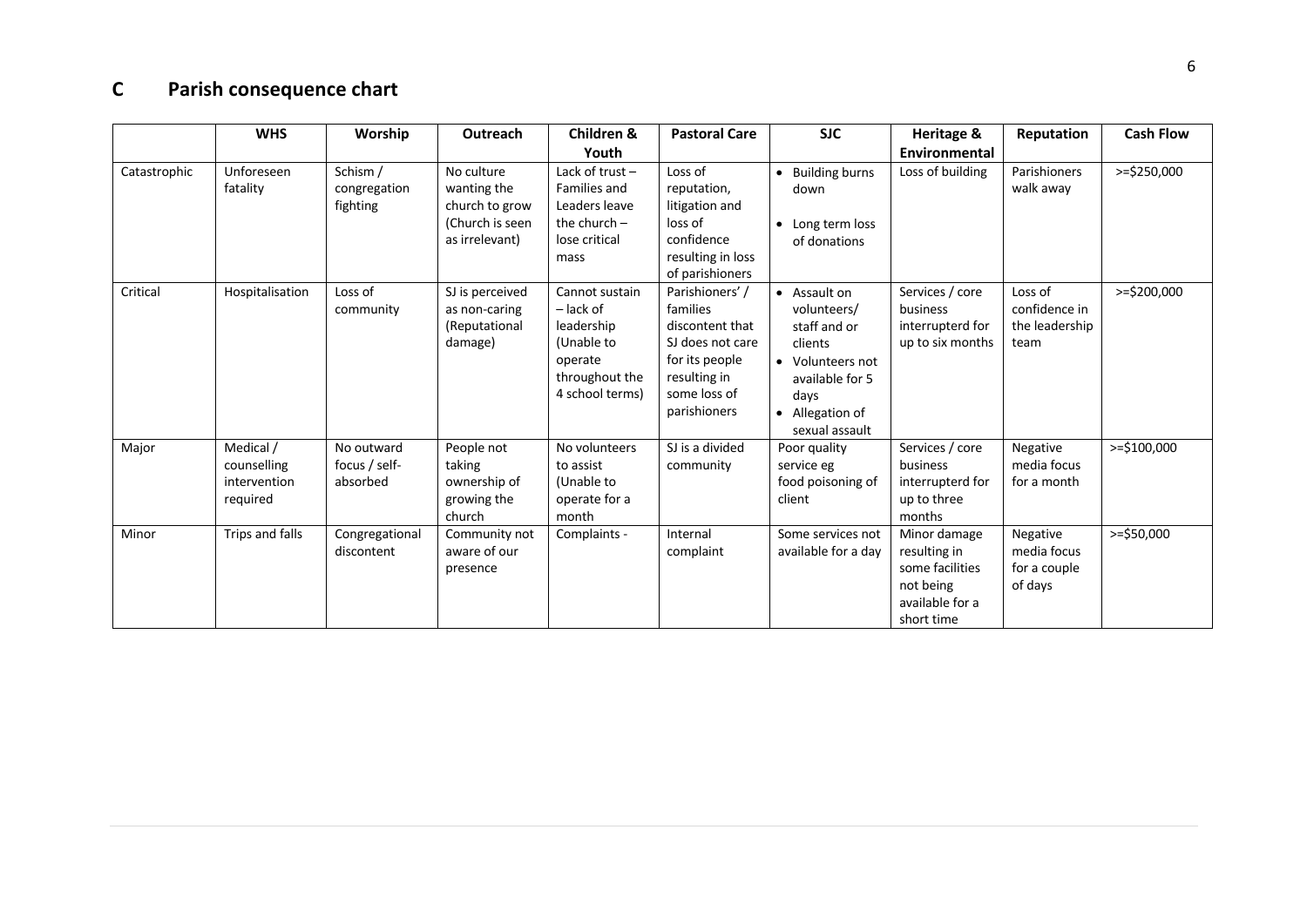## **D Parish-wide risks**

The analysis of Parish risks is an on-going process, subject to continual review. The following chart is indicative of how risks can be categorised; its review is the responsibility of the Risk Advisory Committee and the Control Owners, who will advise Parish Council, from time to time, of significant updates.

|                | <b>Risk</b>                                                                                      | <b>Steward</b> | Likelihood | Consequence   | <b>Risk Level</b> | Commentary |
|----------------|--------------------------------------------------------------------------------------------------|----------------|------------|---------------|-------------------|------------|
|                | Avoidable death of a person on the property or off<br>site acting on behalf of St Johns          | Rector         | Unlikely   | Catastrophic? | High              |            |
| $\overline{2}$ | Serious physical injury of a person on the property<br>or off site acting on behalf of St Johns  | Rector         | Unlikely   | Critical      | High              |            |
| 3              | Physical/verbal / sexual abuse of a person linked<br>to St John's within or outside the precinct | Rector         | Likely     | Critical      | Extreme           |            |
| 4              | Failure to comply with legislative regulatory<br>requirements                                    | Rector         | Possible   | Critical      | High              |            |
| 5              | Loss of key staff                                                                                | Rector         | Likely     | Major         | Extreme           |            |
| 6              | Significant damage to buildings / equipment /<br>grounds                                         | Rector         | Unlikely   | Critical      | High              |            |
| $\overline{7}$ | Theft                                                                                            | PC             | Likely     | Major/minor   | Medium            |            |
| 8              | Loss / hacked information                                                                        | <b>PC</b>      | Possible   | Major         | Medium            |            |
| 9              | Minor damage to buildings / equipment / grounds                                                  | PC             | Possible   | Minor         | Medium            |            |
| 10             | Inadequate cash flow                                                                             | PC             | Possible   | Major         | High              |            |
| 11             | Loss of reputation                                                                               | Rector         | Unlikely   | Catastrophic  | Extreme           |            |

### **Reporting Arrangements**

| <b>Risk Level</b> | <b>Reporting to</b>        |  |  |  |  |
|-------------------|----------------------------|--|--|--|--|
| Extreme Risk      | Parish Council             |  |  |  |  |
| High Risk         | Rector                     |  |  |  |  |
| Medium Risk       | Director / Committee Chair |  |  |  |  |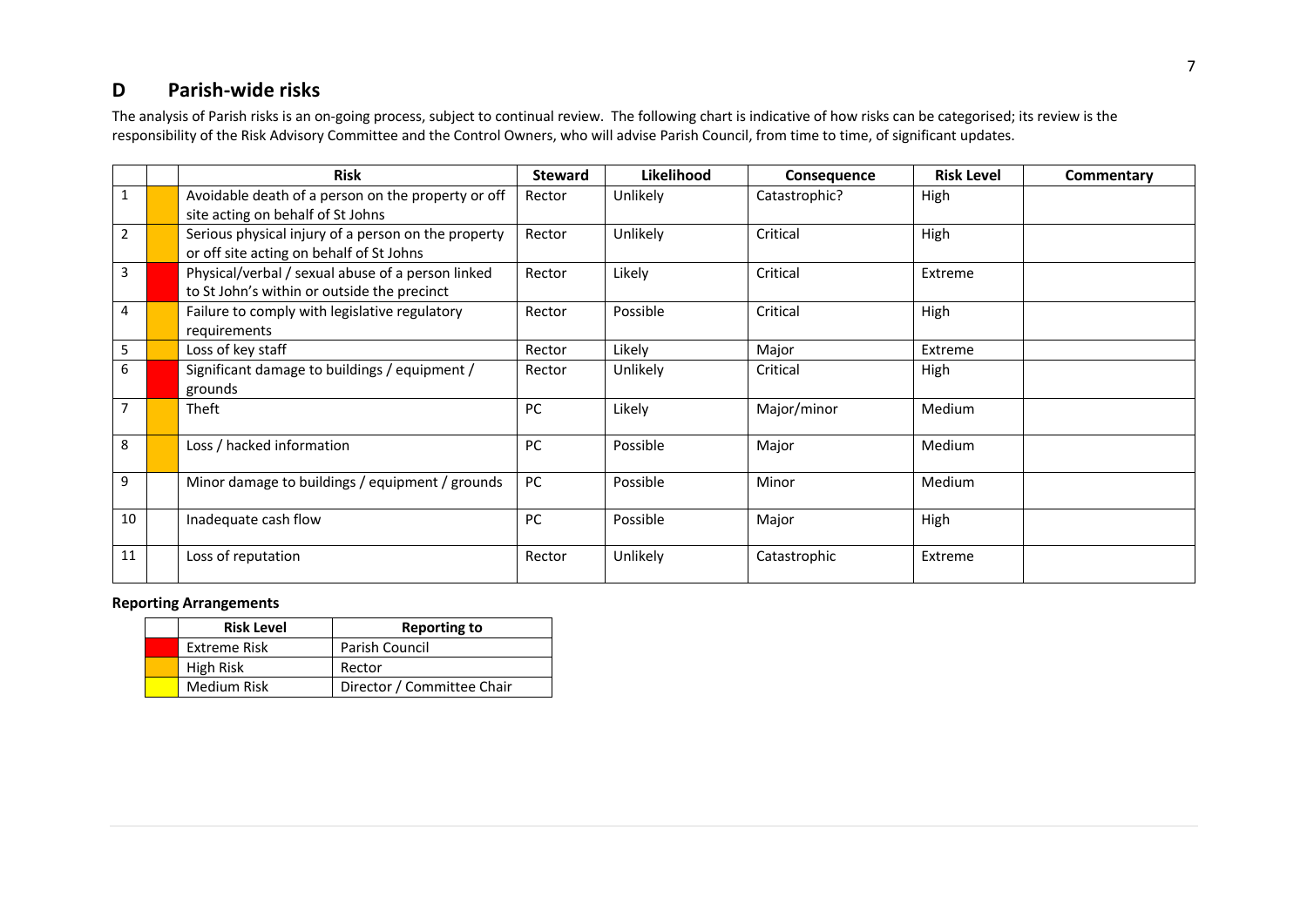## **Control Framework Owners - Accountability** Information management Rector Family and youth worship administration  $\vert$  Family and youth ministers  $HR$  – employment and transition  $\vert$  Diocese Staff development 3. Diocese Legal and the contract of the contract of the contract of the contract of the contract of the contract of the contract of the contract of the contract of the contract of the contract of the contract of the contract of the Major contract and lease management | Diocese /Wardens ICT Management **6. Rector / IT Consultant** Heritage management **Property and Maintenance Committee** Gardening maintenance **Property and Maintenance Committee** Property management **Property and Maintenance Committee** Maintenance management **Property and Maintenance Committee** Pastoral Care for the Aged 10. Aged Care Minister and Reference Group Office volunteer management **Office Administrator** Car parking **Caracter Caracter Caracter Caracter Caracter Caracter Caracter Caracter Caracter Caracter Caracter Caracter Caracter Caracter Caracter Caracter Caracter Caracter Caracter Cara** Volunteer development and 11. Office Administrator Security Systems **Contract Contract Contract Contract Contract Contract Contract Contract Contract Contract Contract Contract Contract Contract Contract Contract Contract Contract Contract Contract Contract Contract Contra** Administration 13. Office Administrator Function / venue management and all Office Administrator Procurement management and all office Administrator Strategic management Parish Council Accountabilities **Accountabilities A** Parish Council Risk management **Parish Council** Parish Council Investment management **Investment** Parish Council Communication management Rector Business management Rector Worship 7. Rector/Assistant Priest WHS Rector Outreach and a set of the set of the set of the set of the set of the set of the set of the set of the set of the set of the set of the set of the set of the set of the set of the set of the set of the set of the set of th Pastoral care and all experiences are rectored as a Rector Marketing and 18. Rector Relationship management Rector Music **3. Director of Music** Food preparation, storage & handling Food preparation, storage & handling Food St John's Care Financial management PC Safety/mental illness response | EO St John's Care

### **E Control Frameworks and Owners**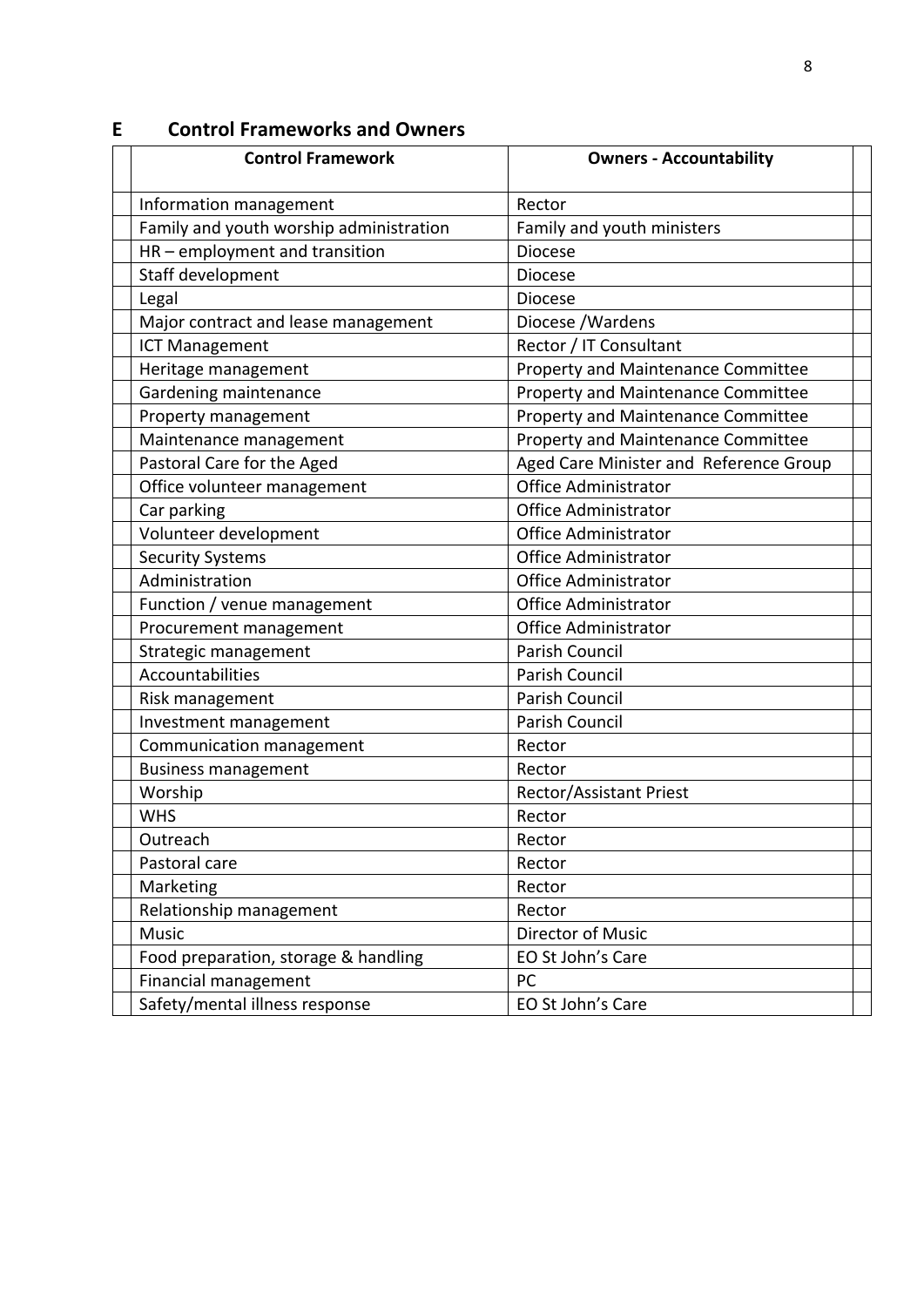## **F Control Framework Effectiveness Definitions**

(To be used in their annual review by the Control Owners as they assess the effectiveness of their Control Frameworks)

|                |                        | <b>Assessing Individual Controls</b> | Assessing overall Control           |
|----------------|------------------------|--------------------------------------|-------------------------------------|
|                |                        |                                      | Environment                         |
| $\mathbf{1}$   | Excessive              | Control working well and             | Not necessary, too resource         |
|                |                        | may be simplified                    | intensive and not producing the     |
|                |                        |                                      | required benefit                    |
| $\overline{2}$ | <b>Fully Effective</b> | Performing as expected,              | Controls provide reasonable         |
|                |                        | within tolerances, no adverse        | assurance that risk is being        |
|                |                        | side effects. No                     | managed as expected, and            |
|                |                        | improvement required                 | objectives can be met. No           |
|                |                        |                                      | improvements required               |
| 3              | Requires               | Does not always perform as           | Controls provide some assurance     |
|                | Improvement            | expected, or partially               | that risk is being managed and      |
|                |                        | effective. Control may be            | improvements need to be made.       |
|                |                        | resulting in adverse side            |                                     |
|                |                        | effects. Requires                    |                                     |
|                |                        | improvement                          |                                     |
| 4              | Not Effective          | Not performing as expected.          | Controls do not provide             |
|                |                        | Not controlling causes /             | reasonable assurance that risk is   |
|                |                        | consequences. Significant            | being managed and objectives        |
|                |                        | improvement required                 | being met. Significant              |
|                |                        |                                      | improvements need to be made.       |
| 5              | Not yet                | Insufficient information to          | Significant portions of the control |
|                | assessed               | make an assessment                   | environment are not known nor       |
|                |                        |                                      | properly understood.                |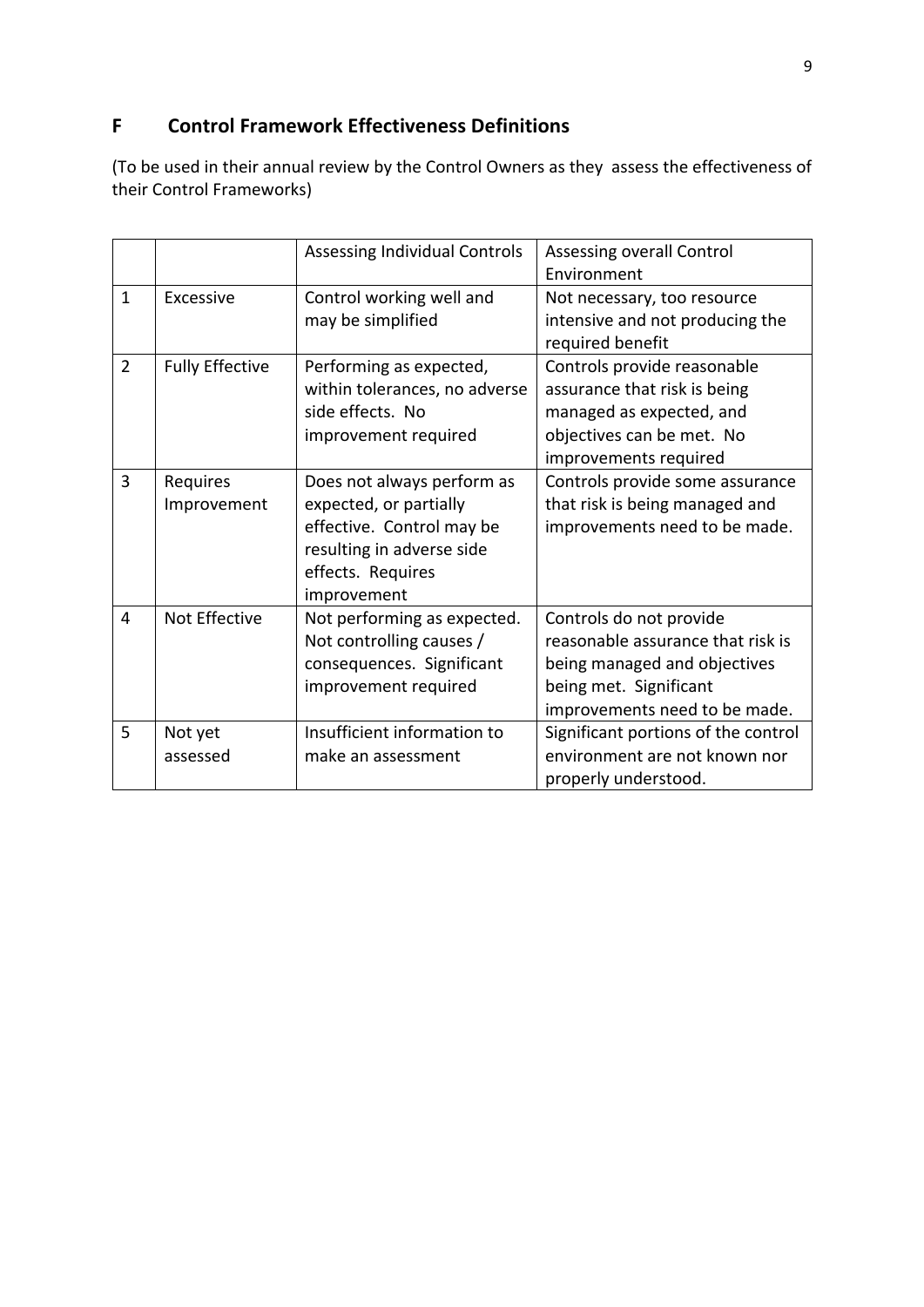### **St John's Anglican Church Canberra Parish Council Risk Advisory Committee Terms of Reference**

### **First approved by Parish Council at the 17 June 2015 Meeting Name of Committee changed at 17 February 2016 Parish Council meeting This text has been agreed by RAC members April 2017**

As a Committee of Parish Council its members will:

- 1) Advise the Parish Council on risks to the Parish Council Terms of Reference.
- 2) Advise the Parish Council on risks to the St John's interpretation of the Five Marks of Mission and the effectiveness of the current controls and treatments.
- 3) Advise the Parish Council on the effectiveness of, and adherence to, its risk management practices and procedures by St John's Parish Council and its committees.
- 4) Coordinate the education and training of risk management practices as required across the Parish.

### Appointment

The Committee's members will include:

- . Chair, to be a member of the Parish Council
- . Rector, ex officio
- . Director, St John's Care, and
	- those appointed by Parish Council.

The Committee will provide a report on its activities to the Parish Annual General Meeting.

The Members as at April 2019 are: the Rev'd Canon Paul Black (Rector), Sarah Murdoch, John Stafford and Helen Wilson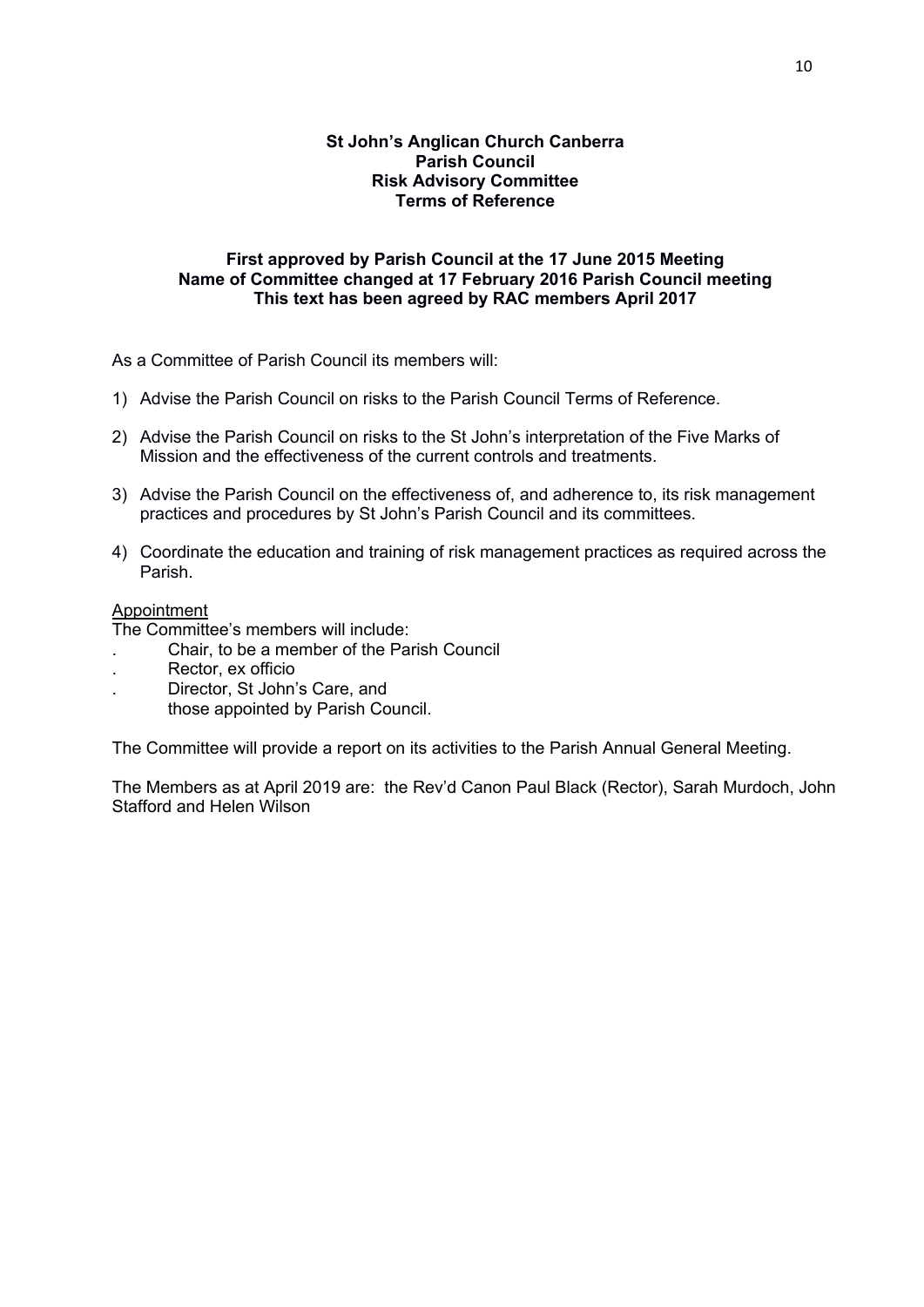

**H Parish Risk Management and Reporting Framework**